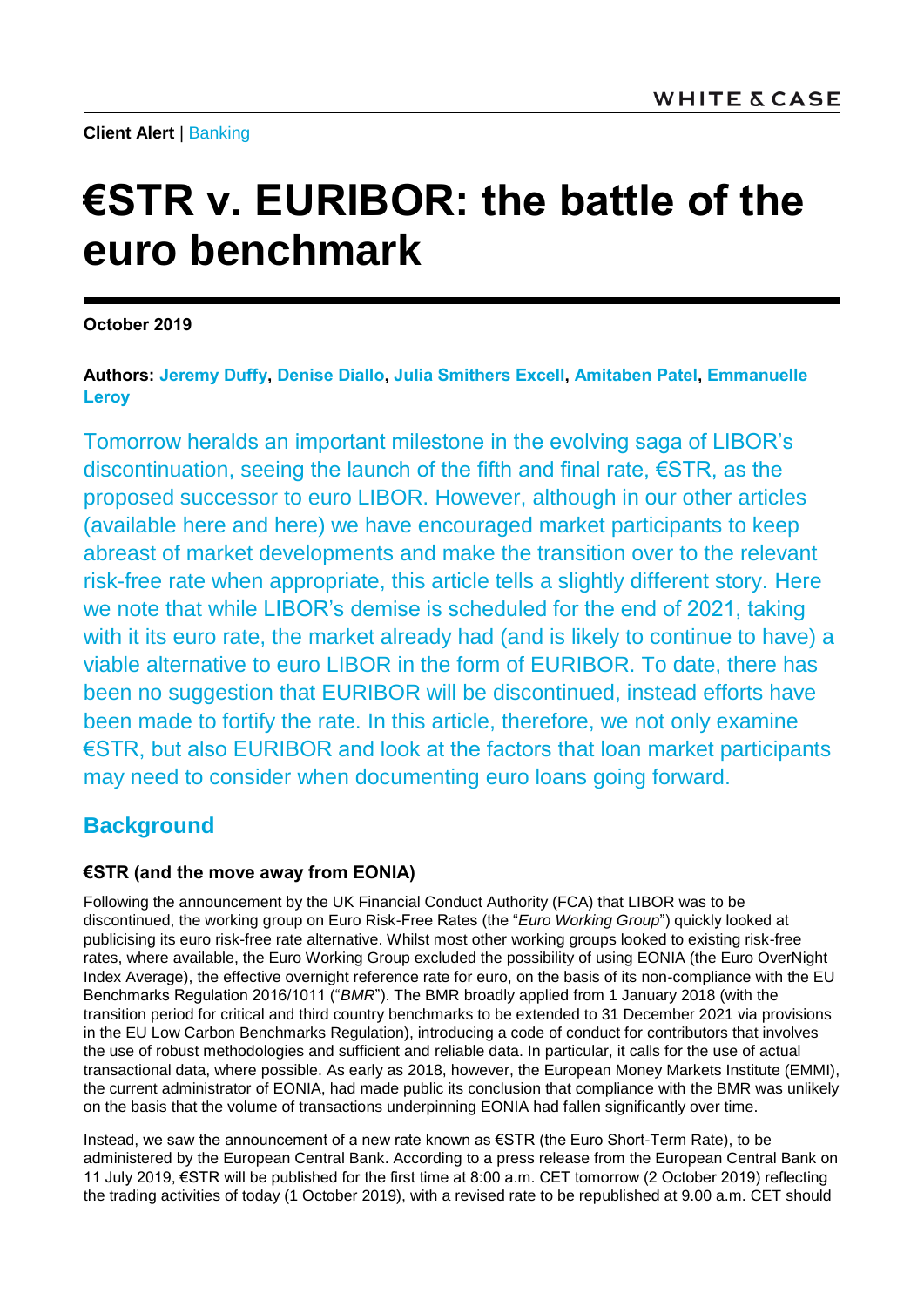errors be detected (it should be noted that Guideline (EU) 2019/1265 of the European Central Bank of 10 July 2019 requires publication no later than 9:00 a.m. CET, with any revisions and republication to take place by 11:00 a.m. CET, if errors are detected following publication). With the launch of a new overnight rate, EONIA will become surplus to requirements and be discontinued from 3 January 2022. In the meantime, however, EONIA will continue to exist under a new methodology that makes direct reference to €STR (calculated as €STR, plus a spread of 8.5 basis points). By contrast to EONIA, which requires voluntary data submissions from its 28 panel banks, €STR is a rate based exclusively on transactional data from unsecured overnight borrowing transactions, reported daily by banks in accordance with the Money Market Statistical Reporting Regulation (which currently amounts to roughly 50 of the largest banks in the euro area in terms of balance sheet size) and is therefore in line with the BMR (and IOSCO Principles).

## **EURIBOR**

EURIBOR (or the Euro Interbank Offered Rate) is a daily reference rate published by EMMI, representing the rate at which credit institutions in the EU can borrow wholesale funds in euros in the unsecured money markets. EURIBOR is calculated for 1-week, 1-month, 3-month, 6-month and 12-month tenors, and published at or shortly after 11:00 a.m. CET on each TARGET 2 business day. EURIBOR, like LIBOR therefore, is a forward-looking term rate.

In October 2018, EMMI noted that, without reform, it could not be guaranteed that EURIBOR would be compliant with the BMR. In February 2019, it published a blueprint, whereby it proposed to transition its panel banks (19 at that time) across from its current quote-based methodology to a new hybrid methodology, anchored in transactions, to the extent possible. The hybrid methodology uses a hierarchical approach consisting of three levels, applied progressively. Under level 1, panel bank contributions are based solely on eligible transactions for that particular tenor. Level 2 looks at contributions based on transactions across the maturity spectrum using a formulaic calculation technique provided by EMMI. Finally, under level 3, contributions are based on transactions and/or data from a range of markets closely related to the unsecured euro money market, using a combination of modelling techniques and/or panel bank judgment. With its proposal to move across to this methodology, EMMI was successful in receiving authorisation under the BMR in July 2019 and will start to transition panel banks to the hybrid methodology by the end of this year.

## **Critical assessment factors?**

With BMR authorisation given, the euro continues to benefit from two rates. Yet, the critical question for market participants is which option to use – whilst there is encouragement from regulators to move across to risk-free rates (and therefore use €STR), there is the option for continuity and certainty offered by the newly reformed EURIBOR. Below we consider some of the factors that parties may want to take into account when making this important decision.

## **Forward-looking term rate?**

In February of this year, the Euro Working Group stated (based on a summary of responses from an earlier consultation) that a large majority of market participants viewed forward-looking term rates to be essential or desirable. In March, it therefore recommended a methodology for a forward-looking term rate based on the €STR derivatives market, shortly followed by a call for potential benchmark administrators to express an interest in producing such forward-looking rates. However, whilst this would only be feasible once there was sufficient liquidity in the €STR derivatives market, their recommendation was not discussed in the context of a forward-looking €STR term rate for use in the loan market as is being considered for other LIBOR replacement rates. Instead, it was suggested as a fallback for EURIBOR-linked contracts, should EURIBOR be unavailable. It appears therefore that rather than the creation of an alternative benchmark based on €STR for use in the cash markets in its own right, the Euro Working Group is focusing its attention on reforming and strengthening EURIBOR, perhaps with the intention that it continues to be used in the cash markets.

## **Methodologies and multicurrency loans**

As an alternative to a forward-looking rate, it is possible to use a so-called 'backward-looking term-rate,' such as compounding or averaging the overnight rates to create a risk-free rate capable of use in the loan market. Such rates are currently being considered for the SONIA and SOFR loan market; and have been successfully utilised in the bond market for both of those rates. The adoption of such a rate would therefore ensure